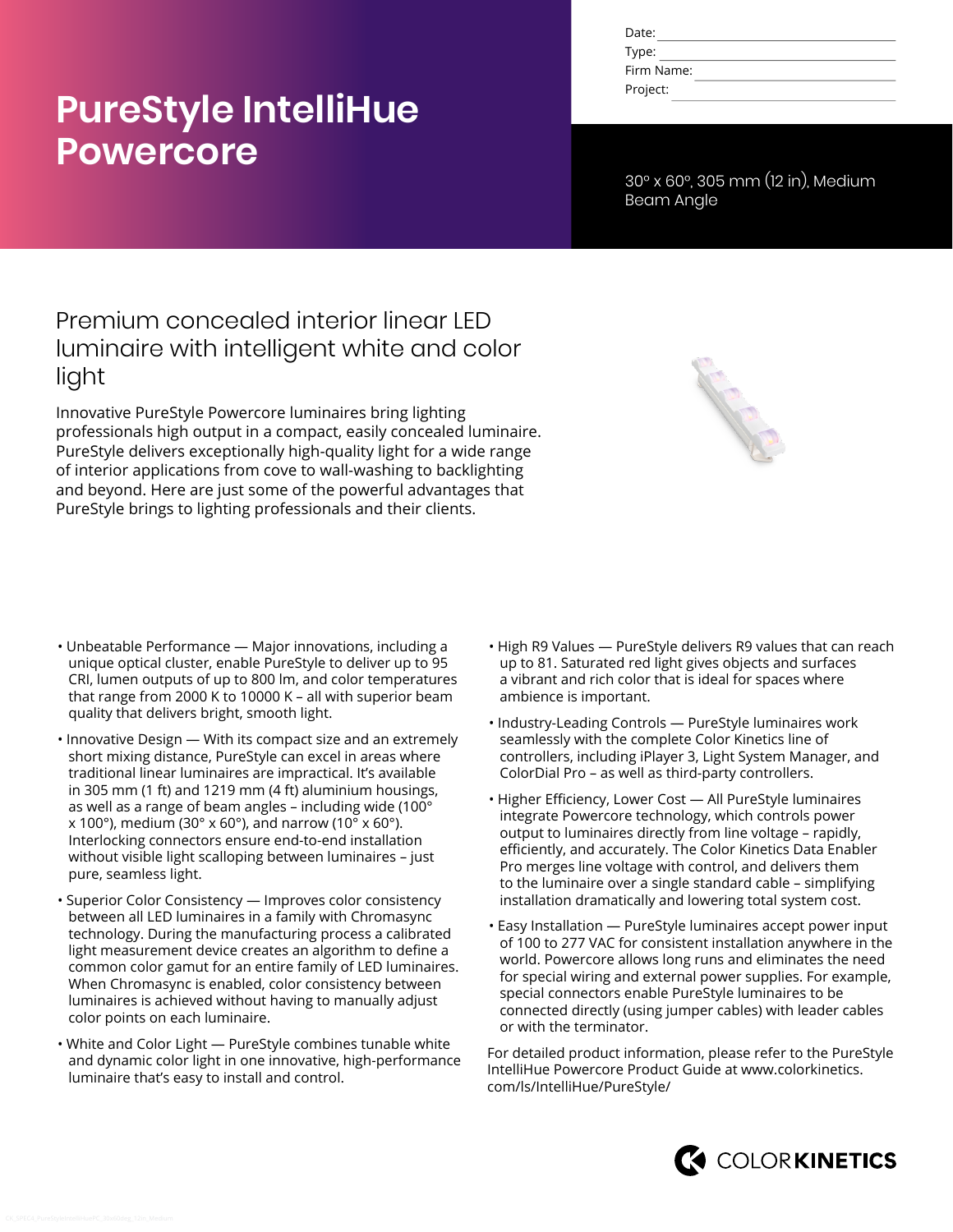## Specifications

Due to continuous improvements and innovations, specifications may change without notice.

#### **Output**

| Beam Angle                 | $30^\circ \times 60^\circ$ |
|----------------------------|----------------------------|
| Lumens 2700 K <sup>t</sup> | 696                        |
| Lumens 4000 K*             | 640                        |
| Efficacy (lm/W) 2700 K     | 61                         |
| Efficacy (lm/W) 4000 K     | 61                         |
| <b>CRI 2700 K</b>          | 92.7                       |
| <b>CRI 4000 K</b>          | 90.7                       |
| CRI R9 2700 K              | 76.2                       |
| CRI R9 4000 K              | 57.8                       |

#### **Electrical**

| Input Voltage                          | 100 to 277 VAC, auto-ranging, 50/60 Hz   |
|----------------------------------------|------------------------------------------|
| Power Consumption                      | 13 W                                     |
| (Maximum at full output, steady state) |                                          |
| Power Factor                           | 0.9 @ 100 to 240 VAC<br>$0.85$ @ 277 VAC |
|                                        |                                          |

*For Surge Protection Requirements for LED Lighting Systems, please refer to www.colorkinetics.com/KB/surge-protection.*

#### **Control**

| <b>Control System</b> |                                    |
|-----------------------|------------------------------------|
| Interface             | Data Enabler Pro (DMX or Ethernet) |

Color Kinetics full range of controllers, including Light System Manager, Video System Manager Pro, iPlayer 3, Antumbra iColor Keypad, and ColorDial Pro, or third-party controllers

| Remote Monitoring & Management | ActiveSite Ready, works with |
|--------------------------------|------------------------------|
|                                | Interact Landmark            |

#### **Lumen Maintenance**

| Threshold <sup>§</sup> | Ambient<br>Temperature | Reported | Calculated |
|------------------------|------------------------|----------|------------|
| $L_{90}$               | 25 °C                  | 13,000   | 13,000     |
|                        | 50 $^{\circ}$ C        | 13,000   | 13,000     |
| $L_{80}$               | 25 °C                  | 28,600   | 28,600     |
|                        | 50 $^{\circ}$ C        | 28,600   | 28,600     |
| $L_{70}$               | 25 °C                  | 46,100   | 46,100     |
|                        | 50 $^{\circ}$ C        | 46,100   | 46,100     |
| $L_{50}$               | 25 °C                  | > 54,000 | 90,300     |
|                        | 50 °C                  | > 54.000 | 90,300     |

### **Physical**

| Dimensions                | 58.5 x 298.7 x 40 mm (2.3 x 11.75 x 1.57 in)                |
|---------------------------|-------------------------------------------------------------|
| (Height x Width x Depth)  |                                                             |
| Weight                    | $0.5$ kg $(1.1$ lb)                                         |
| <b>Housing Material</b>   | Extruded anodized aluminium, white powder-<br>coated finish |
| Lens                      | Polycarbonate                                               |
| Luminaire Connections     | Integral male/female connectors                             |
| <b>Temnerature Ranges</b> |                                                             |

#### **Temperature Ranges**

| Humidity                                                                                                                               | 0 to 95%, non-condensing |
|----------------------------------------------------------------------------------------------------------------------------------------|--------------------------|
| -20 to 50 $\degree$ C (-4 to 122 $\degree$ F) Operating<br>-20 to 50 °C (-4 to 122 °F) Startup<br>-40 to 80 °C (-40 to 176 °F) Storage |                          |

#### **Luminaire Run Lengths**

To calculate luminaire run lengths and total power consumption for your specific installation, download the Configuration Calculator from www.colorkinetics.com/support/install\_tool/

#### **Certification and Safety**

| Approbation | UL/cUL, FCC Class B, CE, PSE, CQC, RCM |
|-------------|----------------------------------------|
| Environment | Dry/Damp Location, IP20                |



\* Correlated color temperature (CCT) complies with ANSI C78.377-2008 for the chromaticity of solid state lighting products.

† Lumen measurement complies with IES LM-79-08 testing procedures.

§ Lxx = 50% lumen maintenance (when light output drops below 50% of initial output). All values are given at B10, or the median value where 90% of the LED population is better than the reported or calculated lumen maintenance measurement.

¶ Lumen maintenance figures are based on lifetime prediction graphs supplied by LED source manufacturers. Whenever possible, figures use measurements that comply with IES LM-80-08 testing procedures. In accordance with TM-21-11, Reported values represent the interpolated value based on six times the LM-80-08 total test duration (in hours). Calculated values represent time durations that exceed six times the total test duration.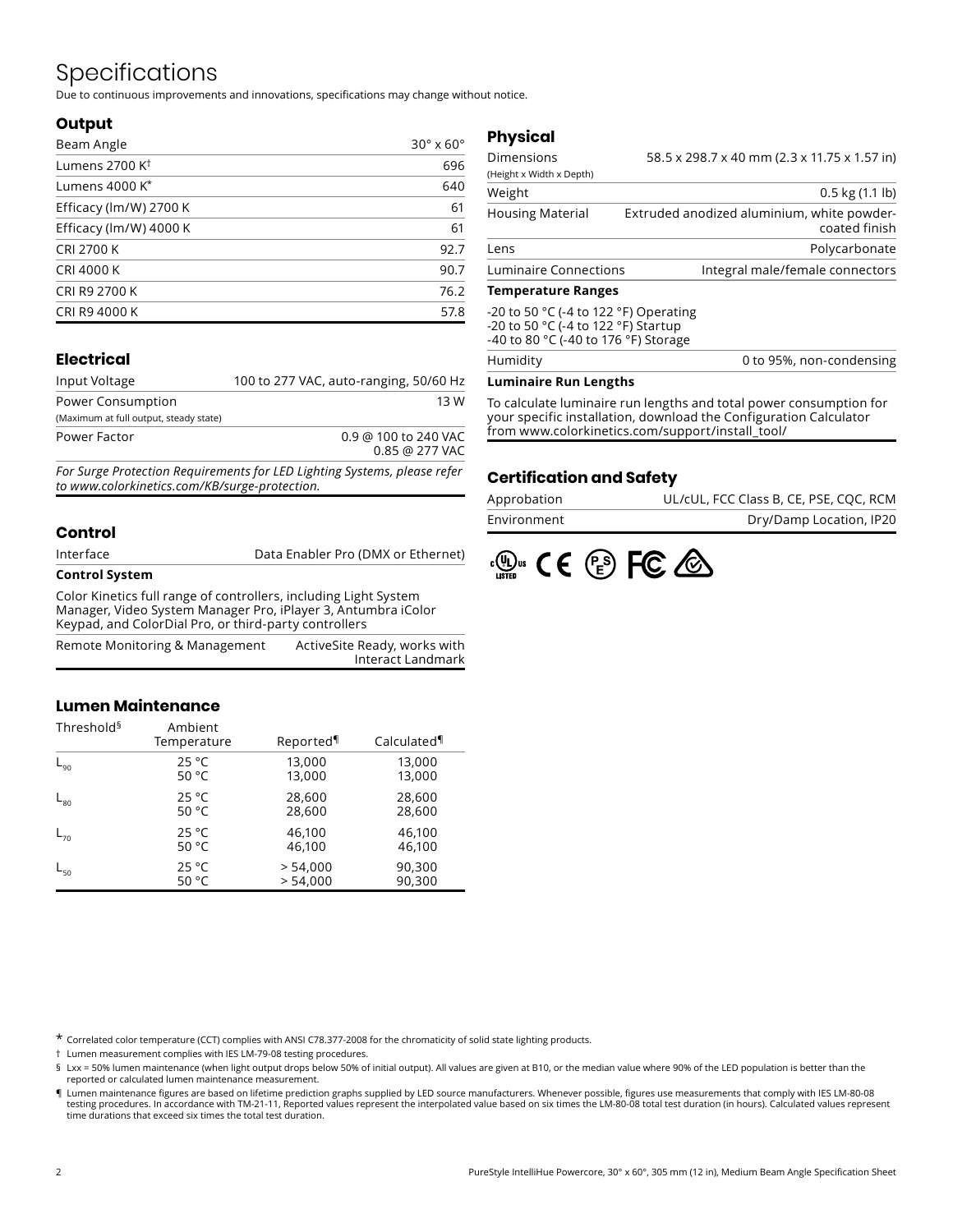### Dimensions



### Photometrics, 2700 K, 30° x 60°, 305 mm (12 in)

Photometric data is based on test results from an independent NIST traceable testing lab. IES data is available at [www.colorkinetics.com/support/ies.](http://www.colorkinetics.com/support/ies)

| Beam Angle                        |   |                 | $30^\circ \times 60^\circ$ |           | $30^\circ$ |           |
|-----------------------------------|---|-----------------|----------------------------|-----------|------------|-----------|
| LED                               |   |                 | 2700 K                     |           |            |           |
| Lumens 2700 K                     |   |                 | 696                        |           |            |           |
| Efficacy (lm/W) 2700 K            |   |                 | 61                         |           |            |           |
| <b>Polar Candela Distribution</b> |   |                 |                            |           |            |           |
| $90^\circ$<br>Cd:0                | 0 | $\Omega$<br>941 | 25<br>941                  | 45<br>941 | 70<br>941  | 90<br>941 |

|                                                                      |            | ັ  | .   | .   | .   | .   | .              |
|----------------------------------------------------------------------|------------|----|-----|-----|-----|-----|----------------|
| 160                                                                  | $80^\circ$ | 5  | 883 | 897 | 910 | 929 | 920            |
|                                                                      |            | 15 | 536 | 556 | 644 | 788 | 808            |
| 320                                                                  |            | 25 | 244 | 290 | 372 | 564 | 626            |
|                                                                      | 70°        | 35 | 119 | 134 | 184 | 352 | 409            |
| 480                                                                  |            | 45 | 66  | 74  | 93  | 173 | 200            |
|                                                                      | $60^\circ$ | 55 | 43  | 45  | 48  | 73  | 80             |
| 640                                                                  |            | 65 | 27  | 29  | 28  | 33  | 34             |
|                                                                      |            | 75 | 13  | 18  | 18  | 19  | 19             |
| 800                                                                  | $50^\circ$ | 85 | 3   | 8   | 11  | 10  | 8              |
|                                                                      |            | 90 | 0   | 5   | 8   | 5   | $\overline{c}$ |
| 960                                                                  |            |    |     |     |     |     |                |
| VA: 0°<br>$30^\circ$<br>$40^{\circ}$<br>$10^{\circ}$<br>$20^{\circ}$ |            |    |     |     |     |     |                |
|                                                                      |            |    |     |     |     |     |                |
|                                                                      |            |    |     |     |     |     |                |

#### **Zonal Lumen**

 $\blacksquare$  - 0° H  $\blacksquare$  - 90° H

| Zone       | Lumens | % Luminaire |
|------------|--------|-------------|
| $0 - 30$   | 424.1  | 56.7%       |
| $0 - 40$   | 553.7  | 74.0%       |
| $0 - 60$   | 683.7  | 91.4%       |
| $0 - 90$   | 744.5  | 99.6%       |
| 60-90      | 60.8   | 8.1%        |
| $70 - 100$ | 33.1   | 4.4%        |
| $90 - 120$ | 3.3    | 0.4%        |
| $90 - 180$ | 3.3    | 0.4%        |
| $0 - 180$  | 747.8  | 100.0%      |

**Illuminance at Distance**



**Coefficients of Utilization - Zonal Cavity Method**

|                 |                     |                     |    |                             |                     |    |                             |                                    |    | Effective Floor Cavity Reflectance: 20% |    |                      |          |    |                     |          |
|-----------------|---------------------|---------------------|----|-----------------------------|---------------------|----|-----------------------------|------------------------------------|----|-----------------------------------------|----|----------------------|----------|----|---------------------|----------|
| $RCC$ %:        |                     |                     | 80 |                             |                     | 70 |                             |                                    | 50 |                                         | 30 |                      |          | 10 |                     | $\Omega$ |
| RW %:70 50 30 0 |                     |                     |    |                             | 70 50 30            |    | $\Omega$                    | 50 30 20                           |    |                                         |    | 50 30 20             | 50 30 20 |    |                     | $\Omega$ |
| RCR:            |                     |                     |    |                             |                     |    |                             |                                    |    |                                         |    |                      |          |    |                     |          |
| $\Omega$        |                     | 1.19 1.19 1.19 1.19 |    |                             |                     |    |                             | 1.16 1.16 1.16 1.00 1.11 1.11 1.11 |    |                                         |    | 1.06 1.06 1.06       |          |    | 1.02 1.02 1.02 1.00 |          |
| 1               |                     |                     |    | 1.12 1.08 1.05 1.02         | 1.09 1.06 1.03 0.90 |    |                             | 1.02 0.99 0.97                     |    |                                         |    | 0.98 0.96 0.94       |          |    | 0.94 0.93 0.91 0.89 |          |
| $\mathfrak{p}$  |                     |                     |    | 1.05 0.99 0.94 0.89         |                     |    | 1.02 0.97 0.92 0.81         | 0.93 0.89 0.86                     |    |                                         |    | 0.90 0.87 0.84       |          |    | 0.87 0.85 0.82 0.81 |          |
| $\mathbf{3}$    | 0.98 0.90 0.84 0.79 |                     |    |                             |                     |    | 0.96 0.89 0.83 0.74         | 0.86 0.81 0.77                     |    |                                         |    | $0.83$ $0.79$ $0.76$ |          |    | 0.81 0.78 0.75 0.73 |          |
| 4               |                     |                     |    | 0.92 0.83 0.77 0.72         |                     |    | $0.90$ $0.82$ $0.76$ $0.68$ | $0.80$ $0.74$ $0.70$               |    |                                         |    | 0.78 0.73 0.69       |          |    | 0.76 0.72 0.68 0.67 |          |
| 5               |                     |                     |    | 0.87 0.77 0.70 0.65         | 0.85 0.76 0.70 0.63 |    |                             | 0.74 0.69 0.64                     |    |                                         |    | 0.72067064           |          |    | 0.71 0.66 0.63 0.61 |          |
| 6               |                     |                     |    | $0.82$ $0.72$ $0.65$ $0.60$ |                     |    | 0.80 0.71 0.64 0.58         | $0.69$ $0.64$ $0.59$               |    |                                         |    | 0.68 0.63 0.59       |          |    | 0.66 0.62 0.58 0.57 |          |
| $\overline{7}$  |                     |                     |    | $0.78$ $0.67$ $0.60$ $0.55$ |                     |    | 0.76 0.66 0.60 0.54         | $0.65$ $0.59$ $0.55$               |    |                                         |    | $0.64$ $0.58$ $0.55$ |          |    | 0.62 0.58 0.54 0.53 |          |
| 8               |                     |                     |    | $0.74$ $0.63$ $0.56$ $0.52$ |                     |    | 0.72 0.62 0.56 0.51         | 0.61 0.55 0.51                     |    |                                         |    | 0.60 0.55 0.51       |          |    | 0.59 0.54 0.51 0.49 |          |
| 9               |                     |                     |    | $0.70$ $0.59$ $0.53$ $0.48$ |                     |    | 0.69 0.59 0.52 0.47         | $0.58$ $0.52$ $0.48$               |    |                                         |    | $0.57$ $0.51$ $0.48$ |          |    | 0.56 0.51 0.47 0.46 |          |
| 10              |                     |                     |    | $0.67$ $0.56$ $0.50$ $0.45$ |                     |    | 0.65 0.55 0.49 0.45         | $0.55$ $0.49$ $0.45$               |    |                                         |    | $0.54$ $0.49$ $0.45$ |          |    | 0.53 0.48 0.45 0.43 |          |
|                 |                     |                     |    |                             |                     |    |                             |                                    |    |                                         |    |                      |          |    |                     |          |

For lux multiply fc by 10.7